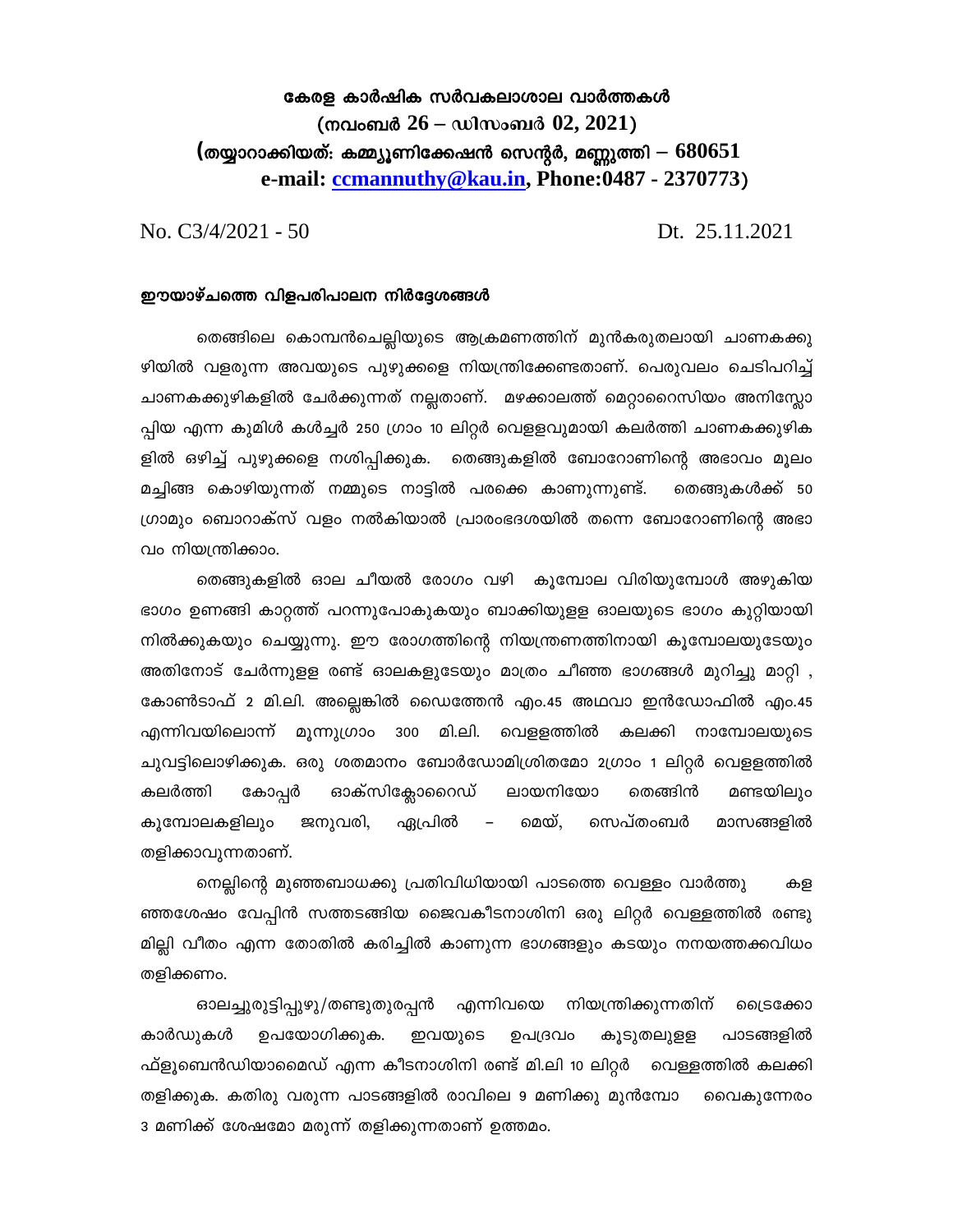നെല്ലിൽ ബാക്ടീരിയ കരിച്ചിൽ രോഗം കണ്ടുതുടങ്ങുന്ന രുലമുളള ഇല ബ്ലീച്ചിംങ്ങ് പൗഡർ 50 ഗ്രാം സമയങ്ങളിൽ ചെറുകിഴികളാക്കി വെളളം വരുന്ന ചാലുകളിലും കണ്ടങ്ങളിലും ഇട്ടുകൊടുക്കേണ്ടതാണ്. 20 ഗ്രാം പച്ചച്ചാണകം 1 ലിറ്റർ തെളിയെടുത്ത് സ്യൂഡോമോണാസ് വെളളത്തിൽ കലർത്തിയ ഗ്രാം 20 ബാക്ടീരിയപ്പൊടി കൂടി അതിൽ ചേർത്ത് പലതവണകളായി തളിക്കേണ്ടതാണ്. സാഹചര്യങ്ങളിൽ ഇലകരിച്ചിൽ രോഗം വ്യാപകമായി കണ്ടുതുടങ്ങുന്ന ആന്റീബയോട്ടിക് മരുന്നായ സ്ട്രെപ്റ്റോസൈക്ളിൻ (6 ഗ്രാം 30 ലിറ്റർ വെളളത്തിൽ) തളിച്ചുകൊടുക്കാവുന്നതാണ്.

പോളരോഗത്തിന്റെ ലക്ഷണങ്ങൾ കണ്ടുതുടങ്ങുമ്പോൾ തന്നെ ഹെക്സകോണസോൾ (കോണ്ടാഫ്) എന്ന കുമിൾനാശിനി 2 മില്ലി ഒരു ലിറ്റർ വെളളത്തിൽ എന്ന തോതിൽ കലർത്തി തളിച്ചുകൊടുക്കേണ്ടതാണ്.

നിയന്ത്രിക്കുന്നതിനായി അസിരോഫാഗസ് പപ്പായ മീലിമൂട്ടയെ എന്ന മിത്രപ്രാണിയെ ശാസ്ത്രീയമായി ഉപയോഗിക്കാം. വെള്ളാനിക്കര ഹോർട്ടിക്കൾച്ചർ കോളേജിലെ BCCP വിഭാഗത്തിൽ ഇതിന്റെ വംശ വർദ്ധനവ് ചെയ്തുകൊടുക്കു ന്നുണ്ട്. ആവശ്യമുളളവർ കൂടുതൽ വിവരങ്ങൾക്കായി  $0487-2438471$  എന്ന നമ്പറിൽ ബന്ധപ്പെടുക.

കാബേജ്, കോളിഫ്ളവർ തൈകൾക്ക് വളം ചെയ്യേണ്ട സമയമാണ്. ഒരു സെന്റിന് ഒന്നേകാൽ കിലേഗ്രാം യൂറിയ, എണ്ണൂറ് ഗ്രാം പൊട്ടാഷ് എന്ന തോതിൽ കലർത്തി ചെടിയൊന്നിന് 15–20 ഗ്രാം നൽകണം. കൂടാതെ ഇലതീനിപ്പുഴുക്കൾ വരാതി രിക്കാനുള്ള മുൻകരുതലായി ബ്യുവേറിയ എന്ന കുമിൾ 10–15 ഗ്രാം ഒരു ലിറ്റർ വെള്ള ത്തിൽ കലർത്തി തളിച്ചു കൊടുക്കാവുന്നതാണ്.

ജലസേചന സൗകര്യമുള്ള സ്ഥലങ്ങളിൽ വേനൽക്കാല പച്ചക്കറികൾ കൃഷി ചെയ്യാം. മുളക്, തക്കാളി, വഴുതന എന്നിവയിൽ സാധാരണ കാണുന്ന വാട്ടരോഗ ത്തിന്റെ സാദ്ധ്യത കുറയ്ക്കുന്നതിന് നിലമൊരുക്കുന്ന സമയത്ത് തന്നെ സെന്റൊന്നിന്  $2^{1}/2$  കിലോഗ്രാം കുമ്മായം ചേർക്കുന്നത് നല്ലതാണ്. ഒപ്പം മണ്ണിന്റെ നീർവാർച്ച ഉറപ്പുവ രുത്തുകയും വേണം. നീരൂറ്റികുടിക്കുന്ന വെള്ളീച്ചകൾ, ശല്ക്കകീടങ്ങൾ, മീലിമൂട്ടകൾ എന്നിവയ്ക്കെതിരെ വേർട്ടിസീലിയം എന്ന ജീവാണു കീടനാശിനിയും, കായ്തുര പ്പൻപുഴു, തണ്ടുതുരപ്പൻപുഴു എന്നിവയ്ക്കെതിരെ ബ്യൂവേറിയ എന്ന ജീവാണുകീട നാശിനിയും 20 ഗ്രാം ഒരു ലിറ്റർ എന്ന തോതിൽ തളിക്കാവുന്നതാണ്. ചിതൽ, ഉറുമ്പു കൾ, വേര്തീനിപ്പുഴുക്കൾ, ചാണകപ്പുഴുക്കൾ, എന്നിവയ്ക്കെതിരെ മെറ്റാറൈസിയം 20 ഗ്രാം ഒരു ലിറ്റർ വെളളത്തിൽ കലക്കി മണ്ണിലും കണ്ഡോസ്റ്റ് കുഴികളിലും ഒഴിച്ചു കൊടു ക്കുക. സ്യൂഡോമോണാസ് എന്ന ജീവാണു കൾച്ചറിന്റെ പ്രയോഗം വഴി കുമിൾരോഗ ങ്ങളേയും തടഞ്ഞു നിർത്താം.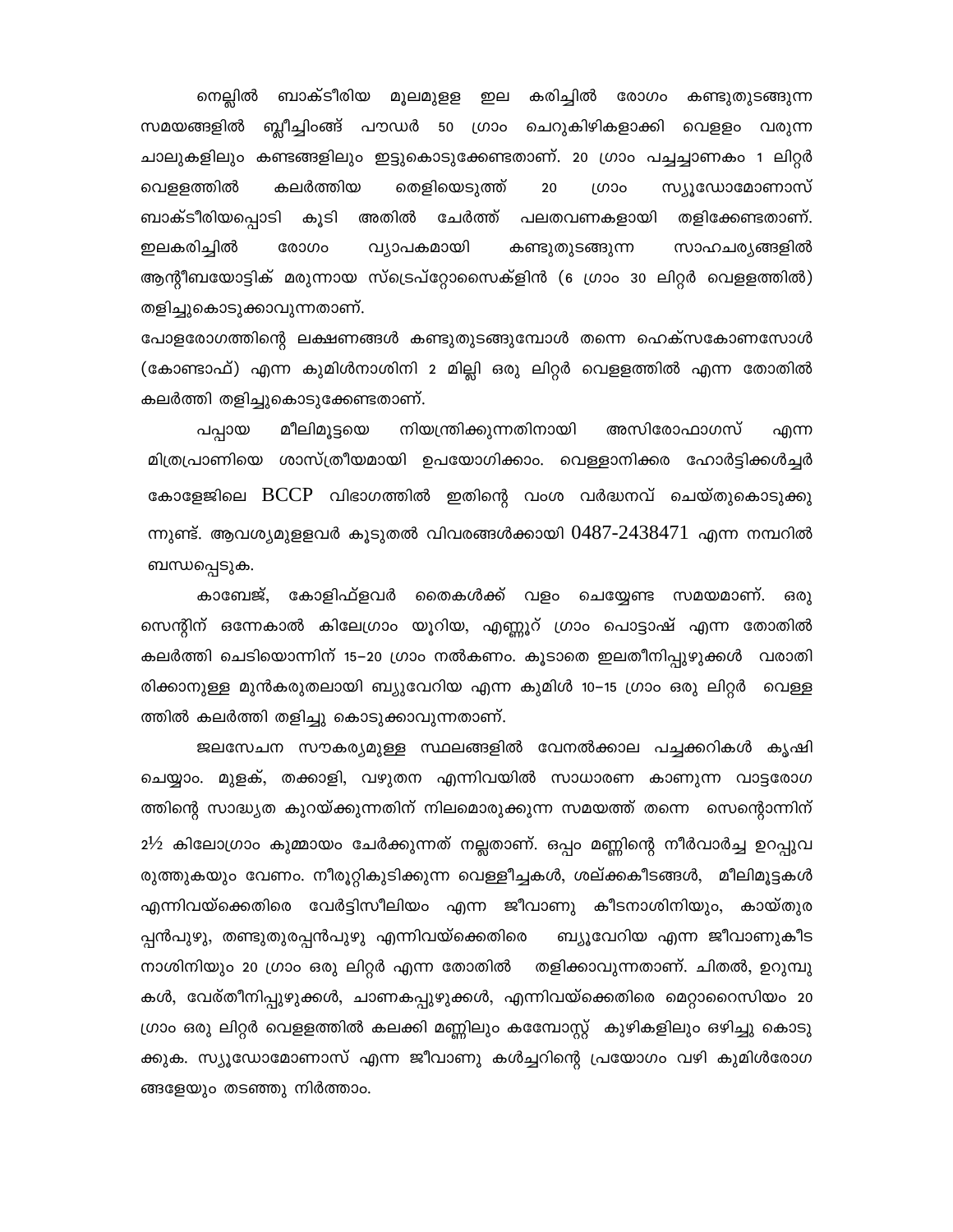കുരുമുളകിന്റെ കൊടിത്തലകൾ ശേഖരിക്കുന്നതിന് ആരോഗ്യമുള്ള മാതൃചെടി കളെ ഇപ്പോൾ തിരഞ്ഞെടുക്കാം. നടീൽ വസ്തുവായി ഉദ്ദേശിക്കുന്ന ചെന്തലകൾ മണ്ണിൽ പടരാൻ അനുവദിക്കാതെ കുരുമുളകു ചെടിയുടെ ചുവട്ടിൽ ഉറപ്പിച്ച ചെറിയ കമ്പുകളിൽ ചുറ്റി വയ്ക്കണം.

മഞ്ഞളിലെ ഇലകരിച്ചിൽ രോഗം നിയന്ത്രിക്കുന്നതിനായി രോഗം ബാധിച്ച ഇലകൾ മുറിച്ചുമാറ്റി കത്തിച്ചതിനുശേഷം സാഫ് (കാർബെൻഡാസിം + മാങ്കോസെബ്) എന്ന കുമിൾനാശിനി 2 დიუ ഒരു ലിറ്റർ വെള്ളത്തിന് എന്ന തോതിൽ തളിച്ചുകൊടുക്കേണ്ടതാണ്.

സാധ്യതയുണ്ട്. വാഴയിൽ ഇലത്തീനിപ്പുഴുവിന്റെ ആക്രമണം കാണാൻ പുഴുവിന്റെ ആക്രമണം ബാധിച്ച ഇലകൾ പുഴുവിനോട് കൂടി പറിച്ചെടുത്ത് നശിപ്പിച്ച് കളയുക. ആക്രമണം അധികമായാൽ 2 മില്ലി ക്വിനാൽഫോസ് 1 ലിറ്റർ വെളളത്തിൽ അല്ലെങ്കിൽ 3 മില്ലി ക്ലോറാൻട്രനിലിപ്രോൾ 10 ലിറ്റർ വെളളത്തിൽ കലക്കി തളിക്കുക.

മാവിന്റെ കായീച്ചകളെ നിയന്ത്രിക്കുന്നതിന് മാവ്  $50\%$  പൂത്ത് കഴിയുമ്പോൾ ഫിറമൊൺ കെണി വയ്ക്കുക. ഒരു കെണി ഉപയോഗിച്ച് 3 മുതൽ 4 മാസത്തോളം നശിപ്പിക്കാൻ കഴിയും. ഇതോടൊപ്പം പാളയൻകോ ആൺ ഈച്ചകളെ ആകർഷിച്ച് ടൻ പഴം/ തുളസിയില തുടങ്ങിയവ ഉപയോഗിച്ചുള്ള ചിരട്ടക്കെണികളും (1 മില്ലി മാല ത്തിയോൺ ഒരു കിലോ മിശ്രിതത്തിന്) കൂടുതൽ ഗുണം ചെയ്യും. ഒരേക്കർ മാവിൻ തോട്ടത്തിന് 5 എണ്ണം അല്ലെങ്കിൽ 25 മരങ്ങൾക്ക് ഒന്ന് അഥവാ ഒരു പുരയിടത്തിന് ഒന്ന് എന്ന ക്രമത്തിൽ കെണികൾ വെച്ചു കൊടുക്കേണ്ടതാണ് കൂടുതൽ വിവരങ്ങൾക്ക്  $0487-2370773$  എന്ന ഫോൺ നമ്പറിൽ ബന്ധപ്പെടുക.

## അറിയിപ്പ്

- $\bullet$  ഭകരള കാർഷിക സർവ്വകലാശാലയുടെ കീഴിലുള്ള മണ്ണുത്തി കമ്മ്യൂണിക്കേഷൻ സെന്ററിൽ കാർഷിക പ്രസിദ്ധീകരണങ്ങളും, കല്പധേനു എന്ന കാർഷിക സർവ്വകലാശാലയുടെ ത്രൈമാസിക പ്രസിദ്ധീകരണവും വില്പനയ്ക്കുണ്ട്. ബന്ധപ്പെടേണ്ട ഫോൺ നമ്പർ : 0487-2370773
- കേരള കാർഷിക സർവകലാശാലയുടെ കീഴിലുള്ള കമ്മ്യൂണിക്കേഷൻ സെന്ററിൽ പ്രവർത്തിച്ചു വരുന്ന ഭക്ഷ്യ സംസ്കരണശാലയിൽ പഴങ്ങളും പച്ചക്കറികളും സംസ്കരിച്ച് ഉപഭോക്താവിന്റെ ആവശ്യാനുസരണം വിവിധ മൂല്യവർദ്ധിത ഉൽപ്പന്നങ്ങളാക്കി നൽകന്ന. പച്ചക്കറികൾ കൊണ്ടുളള കൊ ണ്ടാട്ടങ്ങൾ (പാവൽ, വെണ്ട, പയർ), പൊടികൾ വിവിധ തരം അച്ചാറുകൾ, ജാം, പഴം ഹൽവ, ചില്ലി സോസ്, തക്കാളി സോസ് തുടങ്ങിയ വിവിധങ്ങളായ മൂല്യവർദ്ധിത ഉത്പന്നങ്ങൾ ഇവിടെ തയ്യാറാക്കാൻ സാധിക്കും. കൂടാതെ വാട്ടുകപ്പ പോലെ പഴം പച്ചക്കറികൾ ഉണക്കി സൂക്ഷിക്കേണ്ട പ്രാഥമിക സംസ്കരണവും ചെയ്തു കൊടുക്കുന്നതാണ്.